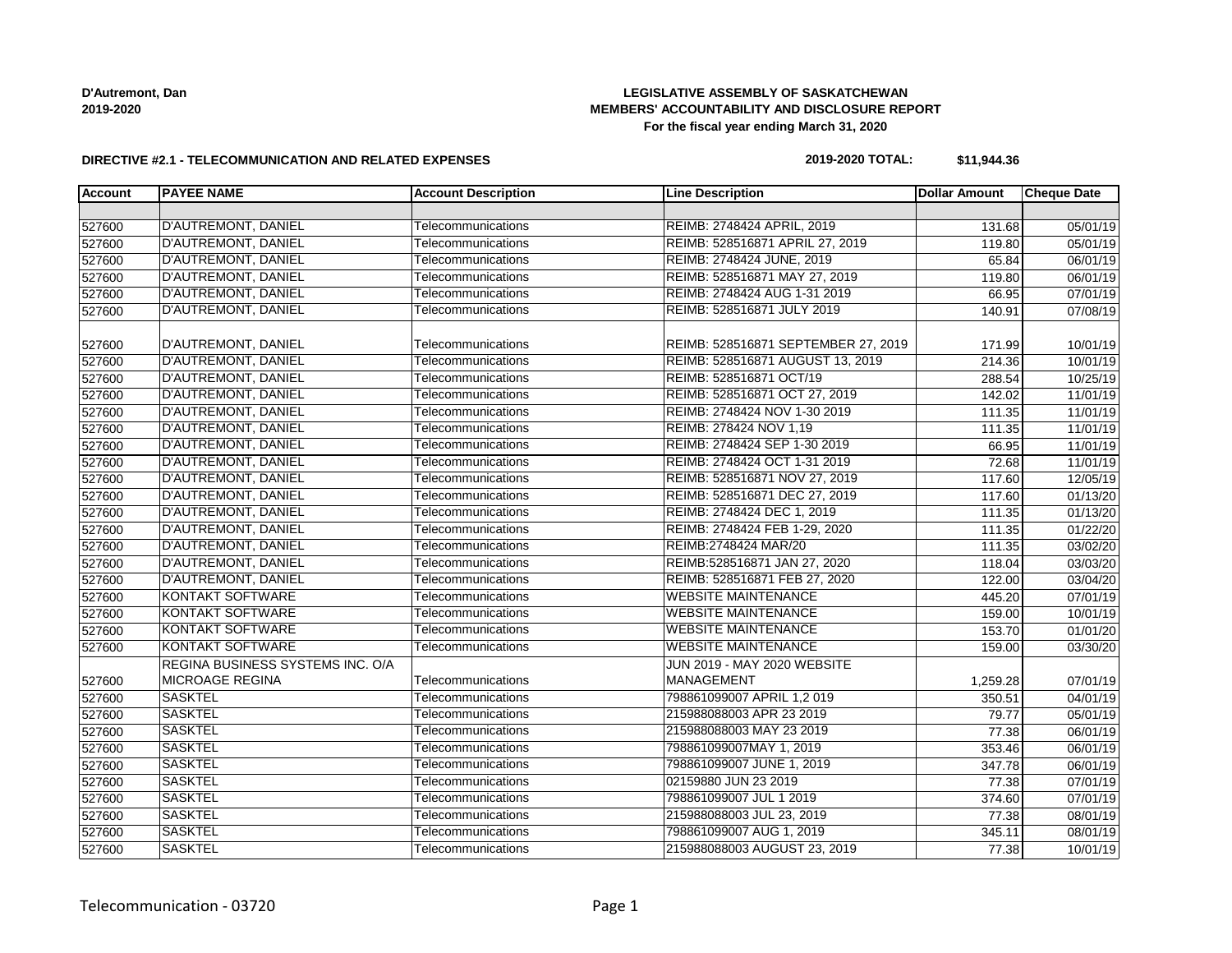| Account | <b>IPAYEE NAME</b> | <b>Account Description</b> | <b>Line Description</b>         | <b>Dollar Amount</b> | <b>Cheque Date</b> |
|---------|--------------------|----------------------------|---------------------------------|----------------------|--------------------|
| 527600  | <b>SASKTEL</b>     | Telecommunications         | 215988088003 SEPTEMBER 23, 2019 | 77.38                | 10/01/19           |
| 527600  | <b>SASKTEL</b>     | Telecommunications         | 798861099007 SEPTEMBER 1, 2019  | 386.10               | 10/01/19           |
| 527600  | <b>SASKTEL</b>     | Telecommunications         | 798861099007 OCT 1 2019         | 388.20               | 11/01/19           |
| 527600  | <b>SASKTEL</b>     | Telecommunications         | 215988088003 OCT 23, 2019       | 85.89                | 11/01/19           |
| 527600  | <b>SASKTEL</b>     | Telecommunications         | 798861099007 NOV 1, 2019        | 388.42               | 11/22/19           |
| 527600  | <b>SASKTEL</b>     | Telecommunications         | 798861099007 DECEMBER 1, 2019   | 386.15               | 12/01/19           |
| 527600  | <b>SASKTEL</b>     | Telecommunications         | 215988088003 NOVEMBER 23, 2019  | 79.70                | 12/01/19           |
| 527600  | <b>SASKTEL</b>     | Telecommunications         | 798861099007 JANUARY 1, 2020    | 370.80               | 01/01/20           |
| 527600  | <b>SASKTEL</b>     | Telecommunications         | 215988088003 DEC 23, 2019       | 77.38                | 01/01/20           |
| 527600  | <b>SASKTEL</b>     | Telecommunications         | 02159880 JAN 23, 2020           | 77.38                | 02/01/20           |
| 527600  | <b>SASKTEL</b>     | Telecommunications         | 798861099007 FEBRUARY 1, 2020   | 369.98               | 02/01/20           |
| 527600  | <b>SASKTEL</b>     | Telecommunications         | 798861099007 MAR 1, 2020        | 416.66               | 03/01/20           |
| 527600  | <b>SASKTEL</b>     | Telecommunications         | 215988088003 FEB 23, 2020       | 77.38                | 03/01/20           |
|         |                    |                            | RTV-DANIEL D'AUTREMONT-         |                      |                    |
| 527600  | <b>SASKTEL</b>     | Telecommunications         | <b>PERSONAL CELL</b>            | $-50.00$             | 03/05/20           |
| 527600  | <b>SASKTEL</b>     | Telecommunications         | 215988088003 MAR 23, 2020       | 79.70                | 03/23/20           |
| 530600  | <b>SASKTEL</b>     | Placement - Tender Ads     | 798861099007 APRIL 1,2 019      | 146.90               | 04/01/19           |
| 530600  | <b>SASKTEL</b>     | Placement - Tender Ads     | 798861099007MAY 1.2019          | 146.90               | 06/01/19           |
| 530600  | ISASKTEL           | Placement - Tender Ads     | 798861099007 JUNE 1, 2019       | 146.90               | 06/01/19           |
| 530600  | <b>SASKTEL</b>     | Placement - Tender Ads     | 798861099007 JUL 1 2019         | 146.90               | 07/01/19           |
| 530600  | <b>SASKTEL</b>     | Placement - Tender Ads     | 798861099007 AUG 1, 2019        | 146.90               | 08/01/19           |
| 530600  | <b>SASKTEL</b>     | Placement - Tender Ads     | 798861099007 SEPTEMBER 1, 2019  | 146.90               | 10/01/19           |
| 530600  | <b>SASKTEL</b>     | Placement - Tender Ads     | 798861099007 OCT 1 2019         | 146.90               | 11/01/19           |
| 530600  | <b>SASKTEL</b>     | Placement - Tender Ads     | 798861099007 NOV 1, 2019        | 146.90               | 11/22/19           |
| 530600  | <b>SASKTEL</b>     | Placement - Tender Ads     | 798861099007 DECEMBER 1, 2019   | 146.90               | 12/01/19           |
| 530600  | <b>SASKTEL</b>     | Placement - Tender Ads     | 798861099007 JANUARY 1, 2020    | 146.90               | 01/01/20           |
| 530600  | <b>SASKTEL</b>     | Placement - Tender Ads     | 798861099007 FEBRUARY 1, 2020   | 146.90               | 02/01/20           |
| 530600  | <b>SASKTEL</b>     | Placement - Tender Ads     | 798861099007 MAR 1, 2020        | 146.90               | 03/01/20           |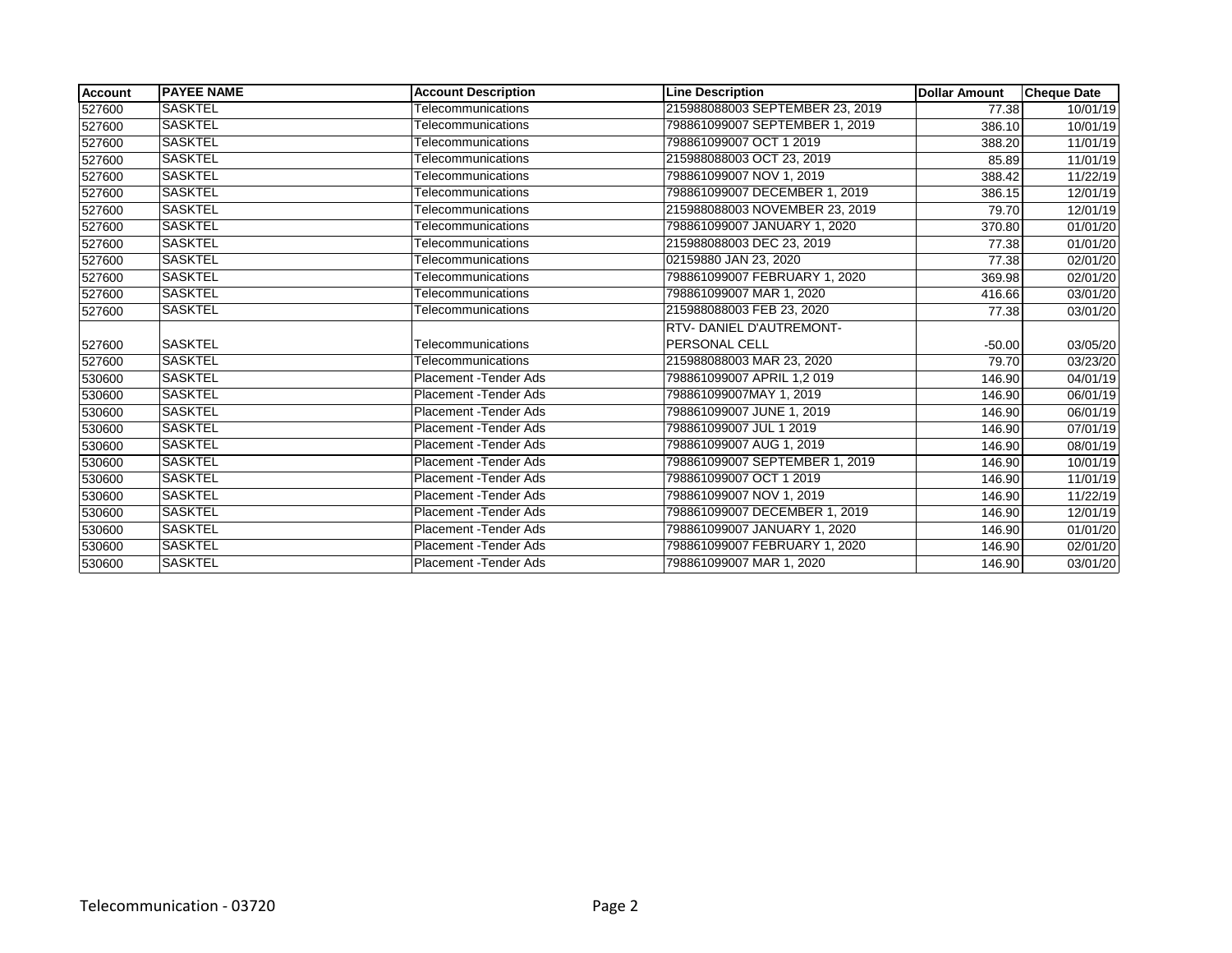# **LEGISLATIVE ASSEMBLY OF SASKATCHEWAN MEMBERS' ACCOUNTABILITY AND DISCLOSURE REPORT For the fiscal year ending March 31, 2020**

#### **DIRECTIVE #3.1 - MLA TRAVEL AND LIVING EXPENSES**

#### **2019-2020 TOTAL: \$41,759.92**

| <b>Account</b> | <b>PAYEE NAME</b>          | <b>Account Description</b>  | <b>Line Description</b>           | <b>Dollar Amount</b> | <b>Cheque Date</b> |
|----------------|----------------------------|-----------------------------|-----------------------------------|----------------------|--------------------|
|                |                            |                             |                                   |                      |                    |
|                |                            |                             | APRIL 2019 MLA REGINA             |                      |                    |
| 541900         | D'AUTREMONT, DANIEL        | <b>Elected Rep - Travel</b> | <b>ACCOMMODATIONS</b>             | 96.64                | 05/01/19           |
| 541900         | D'AUTREMONT, DANIEL        | <b>Elected Rep - Travel</b> | MLA TRAVEL APRIL 17-30, 2019      | 2,012.05             | 05/01/19           |
| 541900         | D'AUTREMONT, DANIEL        | <b>Elected Rep - Travel</b> | MLA TRAVEL APRIL 01-16, 2019      | 1,684.85             | 05/01/19           |
|                |                            |                             | MAY/19 MLA REGINA                 |                      |                    |
| 541900         | D'AUTREMONT, DANIEL        | Elected Rep - Travel        | <b>ACCOMMODATIONS</b>             | 454.87               | 06/21/19           |
| 541900         | D'AUTREMONT, DANIEL        | <b>Elected Rep - Travel</b> | <b>MLA TRAVEL MAY 01-17, 2019</b> | 1,868.38             | 06/21/19           |
|                |                            |                             | APR/19 MLA REGINA                 |                      |                    |
| 541900         | D'AUTREMONT, DANIEL        | <b>Elected Rep - Travel</b> | <b>ACCOMMODATIONS</b>             | 196.13               | 06/21/19           |
| 541900         | D'AUTREMONT, DANIEL        | <b>Elected Rep - Travel</b> | MLA TRAVEL MAY 20-30, 2019        | 1,337.00             | 06/21/19           |
| 541900         | D'AUTREMONT, DANIEL        | <b>Elected Rep - Travel</b> | MLA TRAVEL JUN 2-16 2019          | 3,635.00             | 07/05/19           |
| 541900         | <b>D'AUTREMONT, DANIEL</b> | <b>Elected Rep - Travel</b> | MLA TRAVEL JUN 17-28 2019         | 1,516.33             | 07/05/19           |
|                |                            |                             | SEP 2019 MLA REGINA               |                      |                    |
| 541900         | D'AUTREMONT, DANIEL        | Elected Rep - Travel        | <b>ACCOMMODATIONS</b>             | 1,005.80             | 10/01/19           |
|                |                            |                             | JULY 2019 MLA REGINA              |                      |                    |
| 541900         | D'AUTREMONT, DANIEL        | <b>Elected Rep - Travel</b> | <b>ACCOMMODATIONS</b>             | 130.00               | 10/01/19           |
| 541900         | D'AUTREMONT, DANIEL        | <b>Elected Rep - Travel</b> | MLA TRAVEL JULY 22-24 2019        | 1,000.75             | 10/01/19           |
|                |                            |                             | AUG 2019 MLA REGINA               |                      |                    |
| 541900         | D'AUTREMONT, DANIEL        | Elected Rep - Travel        | <b>ACCOMMODATIONS</b>             | 402.54               | 10/01/19           |
| 541900         | <b>D'AUTREMONT, DANIEL</b> | <b>Elected Rep - Travel</b> | MLA TRAVEL JULY 1-21 2019         | 2,312.31             | 10/01/19           |
|                |                            |                             | JUN 2019 MLA REGINA               |                      |                    |
| 541900         | D'AUTREMONT, DANIEL        | Elected Rep - Travel        | <b>ACCOMMODATIONS</b>             | 4,273.44             | 10/01/19           |
| 541900         | D'AUTREMONT, DANIEL        | <b>Elected Rep - Travel</b> | MLA TRAVEL OCT 24-31 2019         | 936.60               | 11/01/19           |
| 541900         | D'AUTREMONT, DANIEL        | <b>Elected Rep - Travel</b> | MLA TRAVEL OCT 1-23 2019          | 1,876.05             | 11/01/19           |
| 541900         | D'AUTREMONT, DANIEL        | <b>Elected Rep - Travel</b> | OCT 2019 MLA ACCOMMODATIONS       | 468.95               | 11/22/19           |
| 541900         | D'AUTREMONT, DANIEL        | <b>Elected Rep - Travel</b> | MLA TRAVEL NOV 1-16, 2019         | 1,963.85             | 12/05/19           |
| 541900         | D'AUTREMONT, DANIEL        | <b>Elected Rep - Travel</b> | MLA TRAVEL NOV 17-30, 2019        | 1,604.00             | 12/05/19           |
|                |                            |                             | DEC 2019 MLA REGINA               |                      |                    |
| 541900         | D'AUTREMONT, DANIEL        | Elected Rep - Travel        | <b>ACCOMMODATIONS</b>             | 435.42               | 01/13/20           |
| 541900         | D'AUTREMONT, DANIEL        | <b>Elected Rep - Travel</b> | MLA TRAVEL DEC 1-17, 2019         | 1,811.35             | 01/13/20           |
| 541900         | D'AUTREMONT, DANIEL        | <b>Elected Rep - Travel</b> | MLA TRAVEL DEC 18-20, 2019        | 425.90               | 01/13/20           |
|                |                            |                             | JAN 2020 MLA REGINA               |                      |                    |
| 541900         | D'AUTREMONT, DANIEL        | Elected Rep - Travel        | <b>ACCOMMODATIONS</b>             | 726.64               | 01/22/20           |
|                |                            |                             | NOV 2019 MLA REGINA               |                      |                    |
| 541900         | D'AUTREMONT, DANIEL        | Elected Rep - Travel        | <b>ACCOMMODATIONS</b>             | 465.00               | 02/01/20           |
| 541900         | <b>D'AUTREMONT, DANIEL</b> | <b>Elected Rep - Travel</b> | MLA TRAVEL JAN 6-21, 2020         | 1,984.80             | 03/01/20           |
| 541900         | <b>D'AUTREMONT, DANIEL</b> | <b>Elected Rep - Travel</b> | <b>MLA TRAVEL JAN 22-23, 2020</b> | 213.00               | 03/02/20           |
| 541900         | <b>D'AUTREMONT, DANIEL</b> | <b>Elected Rep - Travel</b> | MLA TRAVEL FEB 3-20, 2020         | 1,873.55             | 03/02/20           |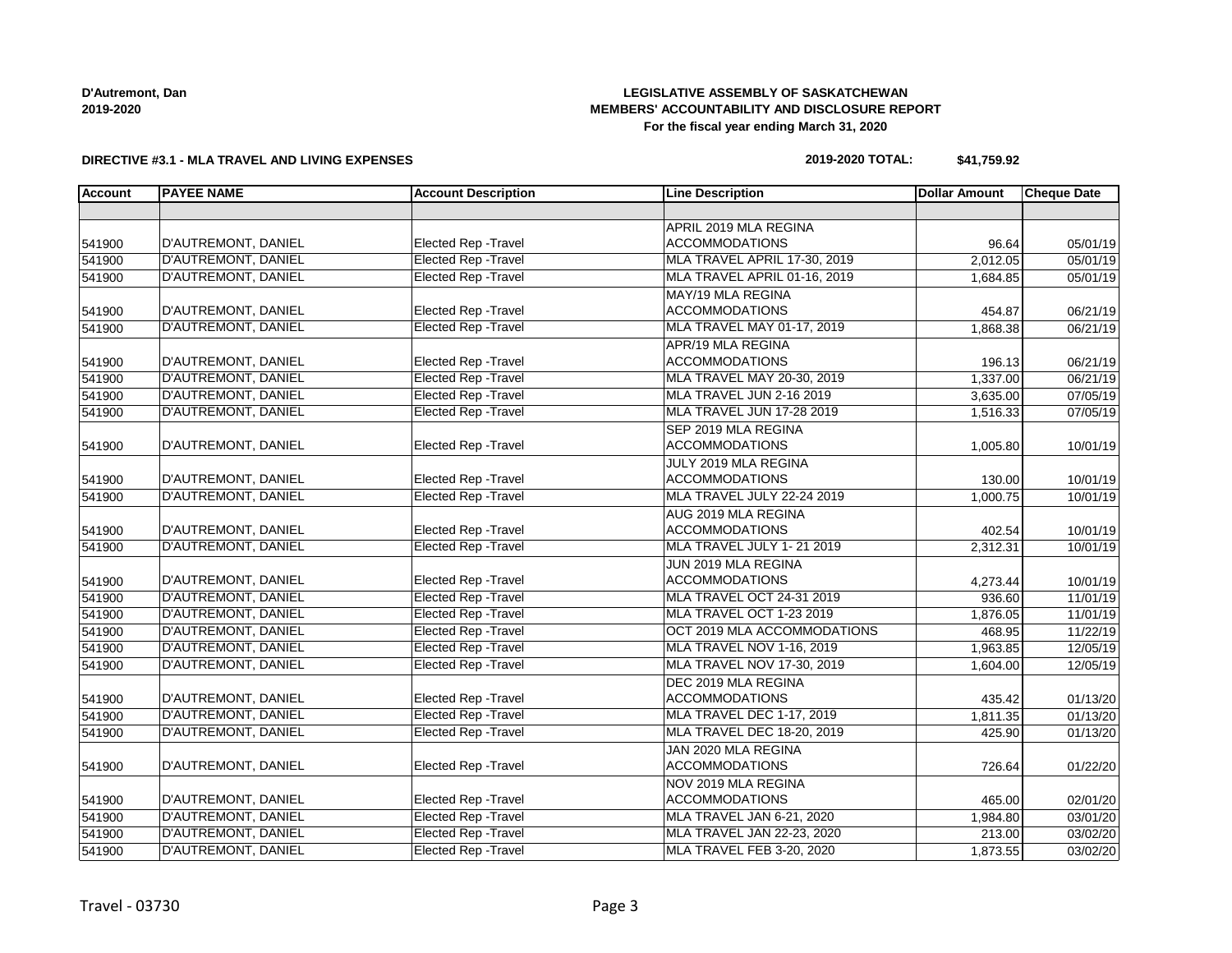| <b>Account</b> | <b>IPAYEE NAME</b>  | Account Description         | Line Description           | Dollar Amount | <b>Cheque Date</b> |
|----------------|---------------------|-----------------------------|----------------------------|---------------|--------------------|
|                |                     |                             | FEB 2020 MLA REGINA        |               |                    |
| 541900         | D'AUTREMONT, DANIEL | Elected Rep - Travel        | <b>ACCOMMODATIONS</b>      | 538.58        | 03/02/20           |
| 541900         | D'AUTREMONT, DANIEL | <b>Elected Rep - Travel</b> | MLA TRAVEL FEB 21-28, 2020 | 859.10        | 03/02/20           |
| 541900         | D'AUTREMONT, DANIEL | <b>Elected Rep - Travel</b> | MLA TRAVEL MAR 16-31, 2020 | .425.55       | 03/31/20           |
| 541900         | D'AUTREMONT, DANIEL | <b>Elected Rep - Travel</b> | MLA TRAVEL MAR 1-15, 2020  | .683.90       | 03/31/20           |
|                |                     |                             | IMAR 2020 MLA REGINA       |               |                    |
| 541900         | D'AUTREMONT, DANIEL | <b>Elected Rep - Travel</b> | <b>ACCOMMODATION</b>       | 541.59        | 03/31/20           |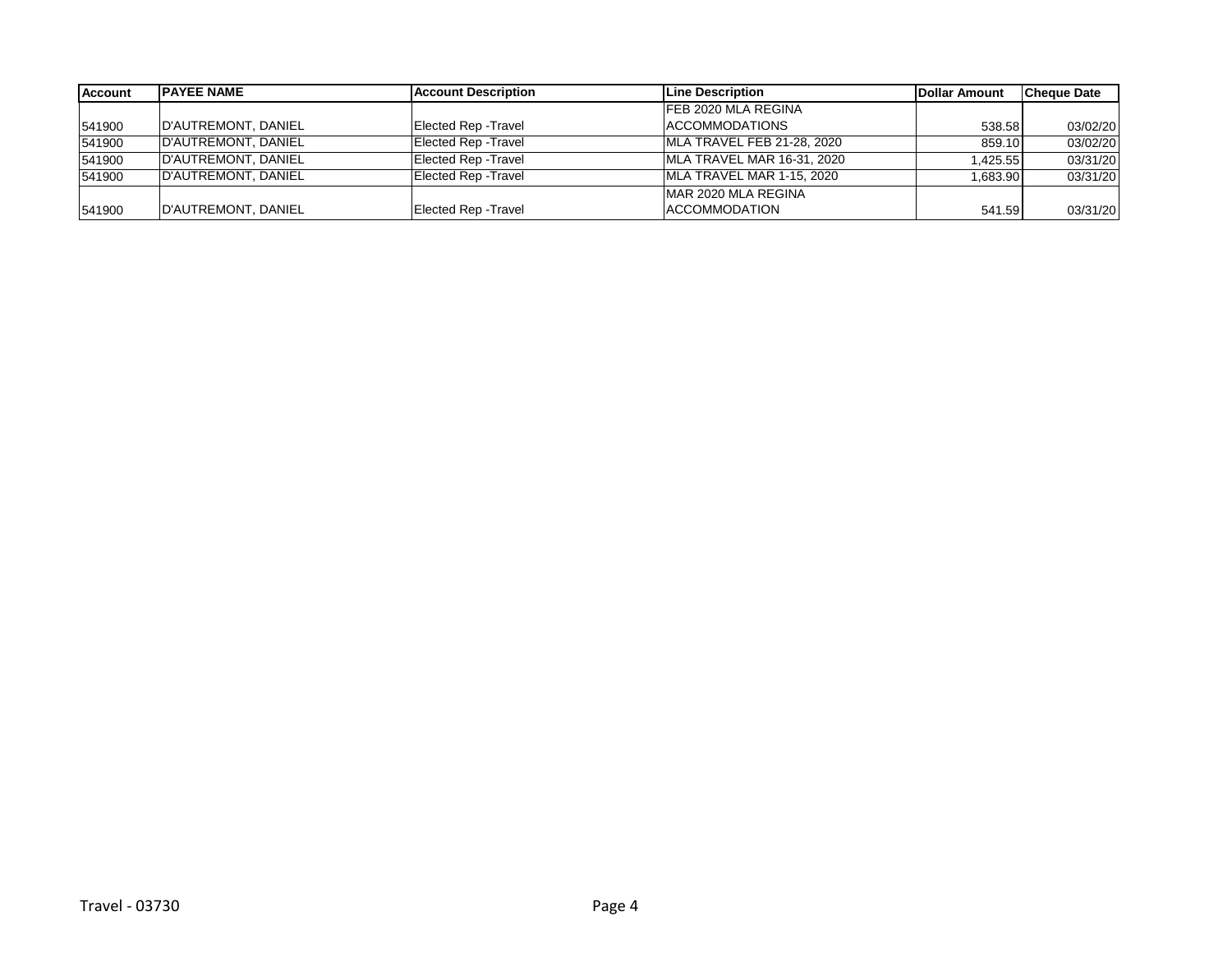# **LEGISLATIVE ASSEMBLY OF SASKATCHEWAN MEMBERS' ACCOUNTABILITY AND DISCLOSURE REPORT For the fiscal year ending March 31, 2020**

# **DIRECTIVE #4.1 - CONSTITUENCY SERVICE EXPENSES**

#### **2019-2020 TOTAL: \$25,831.45**

| <b>Account</b> | <b>PAYEE NAME</b>                      | <b>Account Description</b>                                                 | <b>Line Description</b> | <b>Dollar Amount</b> | <b>Cheque Date</b> |
|----------------|----------------------------------------|----------------------------------------------------------------------------|-------------------------|----------------------|--------------------|
|                |                                        |                                                                            |                         |                      |                    |
|                | <b>SMART MEASUREMENT &amp; CONTROL</b> |                                                                            |                         |                      |                    |
| 522000         | INC.                                   | Rent of Ground, Buildings and Other Space   APRIL 2019 MLA OFFICE RENT     |                         | 400.00               | 05/01/19           |
|                | <b>SMART MEASUREMENT &amp; CONTROL</b> |                                                                            |                         |                      |                    |
| 522000         | INC.                                   | Rent of Ground, Buildings and Other Space   MAY 2019 MLA OFFICE RENT       |                         | 400.00               | 05/01/19           |
|                | <b>SMART MEASUREMENT &amp; CONTROL</b> |                                                                            |                         |                      |                    |
| 522000         | INC.                                   | Rent of Ground, Buildings and Other Space JUNE 2019 MLA OFFICE RENT        |                         | 400.00               | 05/16/19           |
|                | <b>SMART MEASUREMENT &amp; CONTROL</b> |                                                                            |                         |                      |                    |
| 522000         | INC.                                   | Rent of Ground, Buildings and Other Space JULY 2019 MLA OFFICE RENT        |                         | 400.00               | 06/12/19           |
|                |                                        |                                                                            |                         |                      |                    |
| 522000         | SMITH, J WAYNE                         | Rent of Ground, Buildings and Other Space   AUGUST 2019 MLA OFFICE RENT    |                         | 400.00               | 07/18/19           |
|                |                                        |                                                                            |                         |                      |                    |
| 522000         | SMITH, J WAYNE                         | Rent of Ground, Buildings and Other Space   SEPTEMBER 2019 MLA OFFICE RENT |                         | 400.00               | 08/02/19           |
|                |                                        |                                                                            |                         |                      |                    |
| 522000         | SMITH, J WAYNE                         | Rent of Ground, Buildings and Other Space   OCTOBER 2019 MLA OFFICE RENT   |                         | 400.00               | 09/10/19           |
| 522000         | SMITH, J WAYNE                         | Rent of Ground, Buildings and Other Space NOVEMBER 2019 MLA OFFICE RENT    |                         | 400.00               | 10/01/19           |
|                |                                        |                                                                            |                         |                      |                    |
| 522000         | SMITH, J WAYNE                         | Rent of Ground, Buildings and Other Space   DECEMBER 2019 MLA OFFICE RENT  |                         | 400.00               | 11/05/19           |
|                |                                        |                                                                            |                         |                      |                    |
| 522000         | SMITH, J WAYNE                         | Rent of Ground, Buildings and Other Space   JANUARY 2020 MLA OFFICE RENT   |                         | 400.00               | 12/03/19           |
|                |                                        |                                                                            |                         |                      |                    |
| 522000         | SMITH, J WAYNE                         | Rent of Ground, Buildings and Other Space   FEBRUARY 2020 MLA OFFICE RENT  |                         | 400.00               | 01/06/20           |
|                |                                        |                                                                            |                         |                      |                    |
| 522000         | SMITH, J WAYNE                         | Rent of Ground, Buildings and Other Space   MARCH 2020 MLA OFFICE RENT     |                         | 400.00               | 02/07/20           |
|                | KONICA MINOLTA BUSINESS                |                                                                            |                         |                      |                    |
| 522200         | SOLUTIONS (CANADA) LTD.                | Rent of Photocopiers                                                       | <b>COPIER CHARGES</b>   | 58.77                | 04/01/19           |
|                | KONICA MINOLTA BUSINESS                |                                                                            |                         |                      |                    |
| 522200         | SOLUTIONS (CANADA) LTD.                | Rent of Photocopiers                                                       | <b>COPIER CHARGES</b>   | 150.42               | 04/01/19           |
|                | KONICA MINOLTA BUSINESS                |                                                                            |                         |                      |                    |
| 522200         | SOLUTIONS (CANADA) LTD.                | Rent of Photocopiers                                                       | <b>COPIER CHARGES</b>   | 150.42               | 06/01/19           |
|                | KONICA MINOLTA BUSINESS                |                                                                            |                         |                      |                    |
| 522200         | SOLUTIONS (CANADA) LTD.                | Rent of Photocopiers                                                       | <b>COPIER CHARGES</b>   | 78.21                | 06/01/19           |
|                | KONICA MINOLTA BUSINESS                |                                                                            |                         |                      |                    |
| 522200         | SOLUTIONS (CANADA) LTD.                | Rent of Photocopiers                                                       | <b>COPIER CHARGES</b>   | 176.76               | 06/01/19           |
|                | KONICA MINOLTA BUSINESS                |                                                                            |                         |                      |                    |
| 522200         | SOLUTIONS (CANADA) LTD.                | Rent of Photocopiers                                                       | <b>COPIER CHARGES</b>   | 150.42               | 07/01/19           |
|                | KONICA MINOLTA BUSINESS                |                                                                            |                         |                      |                    |
| 522200         | SOLUTIONS (CANADA) LTD.                | <b>Rent of Photocopiers</b>                                                | <b>COPIER CHARGES</b>   | 42.04                | 07/01/19           |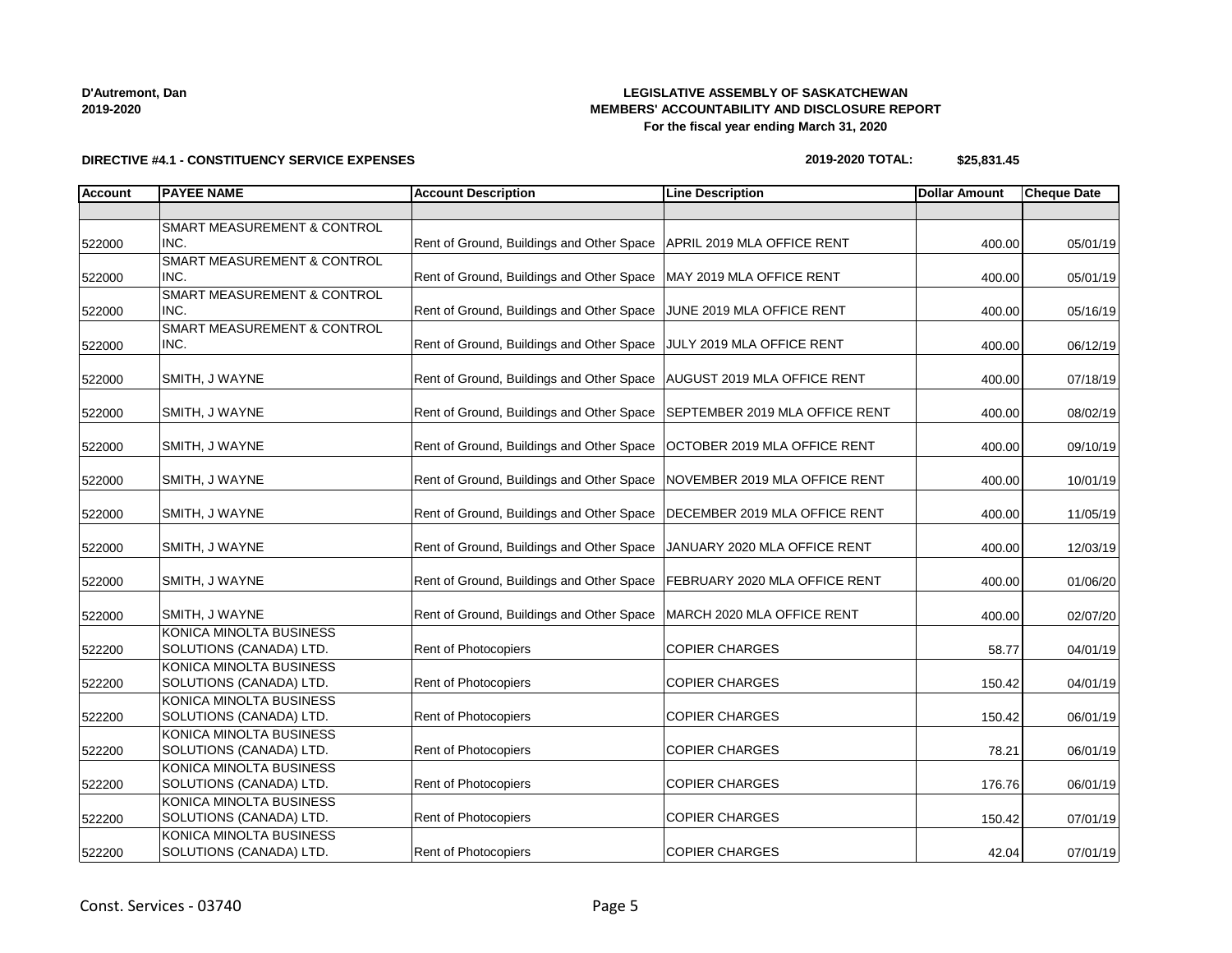| <b>Account</b> | <b>PAYEE NAME</b>               | <b>Account Description</b>          | <b>Line Description</b>           | <b>Dollar Amount</b> | <b>Cheque Date</b> |
|----------------|---------------------------------|-------------------------------------|-----------------------------------|----------------------|--------------------|
|                | KONICA MINOLTA BUSINESS         |                                     |                                   |                      |                    |
| 522200         | SOLUTIONS (CANADA) LTD.         | <b>Rent of Photocopiers</b>         | <b>COPIER CHARGES</b>             | 150.42               | 09/01/19           |
|                | KONICA MINOLTA BUSINESS         |                                     |                                   |                      |                    |
| 522200         | SOLUTIONS (CANADA) LTD.         | Rent of Photocopiers                | <b>COPIER CHARGES</b>             | 16.54                | 09/01/19           |
|                | KONICA MINOLTA BUSINESS         |                                     |                                   |                      |                    |
| 522200         | SOLUTIONS (CANADA) LTD.         | <b>Rent of Photocopiers</b>         | <b>COPIER CHARGES</b>             | 35.30                | 10/01/19           |
|                | KONICA MINOLTA BUSINESS         |                                     |                                   |                      |                    |
| 522200         | SOLUTIONS (CANADA) LTD.         | Rent of Photocopiers                | <b>COPIER CHARGES</b>             | 150.42               | 10/01/19           |
|                | KONICA MINOLTA BUSINESS         |                                     |                                   |                      |                    |
| 522200         | SOLUTIONS (CANADA) LTD.         | <b>Rent of Photocopiers</b>         | <b>COPIER CHARGES</b>             | 109.84               | 10/01/19           |
|                | KONICA MINOLTA BUSINESS         |                                     |                                   |                      |                    |
| 522200         | SOLUTIONS (CANADA) LTD.         | <b>Rent of Photocopiers</b>         | <b>COPIER CHARGES</b>             | 150.42               | 10/01/19           |
|                | KONICA MINOLTA BUSINESS         |                                     |                                   |                      |                    |
| 522200         | SOLUTIONS (CANADA) LTD.         | <b>Rent of Photocopiers</b>         | <b>COPIER CHARGES</b>             | 41.92                | 11/01/19           |
|                | KONICA MINOLTA BUSINESS         |                                     |                                   |                      |                    |
| 522200         | SOLUTIONS (CANADA) LTD.         | <b>Rent of Photocopiers</b>         | <b>COPIER CHARGES</b>             | 150.42               | 11/01/19           |
|                | KONICA MINOLTA BUSINESS         |                                     |                                   |                      |                    |
| 522200         | SOLUTIONS (CANADA) LTD.         | Rent of Photocopiers                | <b>COPIER CHARGES</b>             | 71.80                | 12/01/19           |
|                | KONICA MINOLTA BUSINESS         |                                     |                                   |                      |                    |
| 522200         | SOLUTIONS (CANADA) LTD.         | Rent of Photocopiers                | <b>COPIER CHARGES</b>             | 150.42               | 12/01/19           |
|                | KONICA MINOLTA BUSINESS         |                                     |                                   |                      |                    |
| 522200         | SOLUTIONS (CANADA) LTD.         | Rent of Photocopiers                | <b>COPIER CHARGES</b>             | 63.09                | 01/01/20           |
|                | KONICA MINOLTA BUSINESS         |                                     |                                   |                      |                    |
| 522200         | SOLUTIONS (CANADA) LTD.         | <b>Rent of Photocopiers</b>         | <b>COPIER CHARGES</b>             | 150.42               | 01/01/20           |
|                | KONICA MINOLTA BUSINESS         |                                     |                                   |                      |                    |
| 522200         | SOLUTIONS (CANADA) LTD.         | <b>Rent of Photocopiers</b>         | <b>COPIER CHARGES</b>             | 78.33                | 02/01/20           |
|                | KONICA MINOLTA BUSINESS         |                                     |                                   |                      |                    |
| 522200         | SOLUTIONS (CANADA) LTD.         | <b>Rent of Photocopiers</b>         | <b>COPIER CHARGES</b>             | 150.42               | 02/01/20           |
|                | KONICA MINOLTA BUSINESS         |                                     |                                   |                      |                    |
| 522200         | SOLUTIONS (CANADA) LTD.         | Rent of Photocopiers                | <b>COPIER CHARGES</b>             | 150.42               | 03/01/20           |
|                | KONICA MINOLTA BUSINESS         |                                     |                                   |                      |                    |
| 522200         | SOLUTIONS (CANADA) LTD.         | Rent of Photocopiers                | <b>COPIER CHARGES</b>             | 62.64                | 03/01/20           |
|                | MINISTER OF FINANCE-MINISTRY OF |                                     |                                   |                      |                    |
| 522200         | <b>CENTRAL SERVICES</b>         | <b>Rent of Photocopiers</b>         | PHOTOCOPIER SERVICE FEES 19/20    | 100.00               | 01/01/20           |
|                | CO-OPERATORS GENERAL INSURANCE  |                                     |                                   |                      |                    |
| 522500         | <b>COMPANY</b>                  | <b>Insurance Premiums</b>           | INSURANCE POLICY #1073026761 2019 | 1,268.82             | 06/04/19           |
| 522600         | ALIDA, VILLAGE OF               | Utilities - Water and Sewer         | <b>UTILITIES</b>                  | 159.00               | 05/01/19           |
| 522700         | <b>ALIDA, VILLAGE OF</b>        | Utilities - Electricity and Nat Gas | <b>UTILITIES</b>                  | 159.00               | 07/01/19           |
| 522700         | ALIDA, VILLAGE OF               | Utilities - Electricity and Nat Gas | <b>UTILITIES</b>                  | 159.00               | 10/01/19           |
| 522700         | ALIDA, VILLAGE OF               | Utilities - Electricity and Nat Gas | <b>UTILITIES</b>                  | 159.00               | 01/01/20           |
| 522700         | <b>SASKENERGY INCORPORATED</b>  | Utilities - Electricity and Nat Gas | 69145300005 APR 26 2019           | 92.22                | 05/01/19           |
| 522700         | SASKENERGY INCORPORATED         | Utilities - Electricity and Nat Gas | 69145300005 MAY 28, 2019          | 72.62                | 06/01/19           |
| 522700         | SASKENERGY INCORPORATED         | Utilities - Electricity and Nat Gas | 69145300005 JUN 26 2019           | 50.96                | 07/01/19           |
| 522700         | SASKENERGY INCORPORATED         | Utilities - Electricity and Nat Gas | 69145300005 JUL 26 2019           | 45.99                | 08/01/19           |
| 522700         | SASKENERGY INCORPORATED         | Utilities - Electricity and Nat Gas | 69145300005 AUG 27 2019           | 45.38                | 10/01/19           |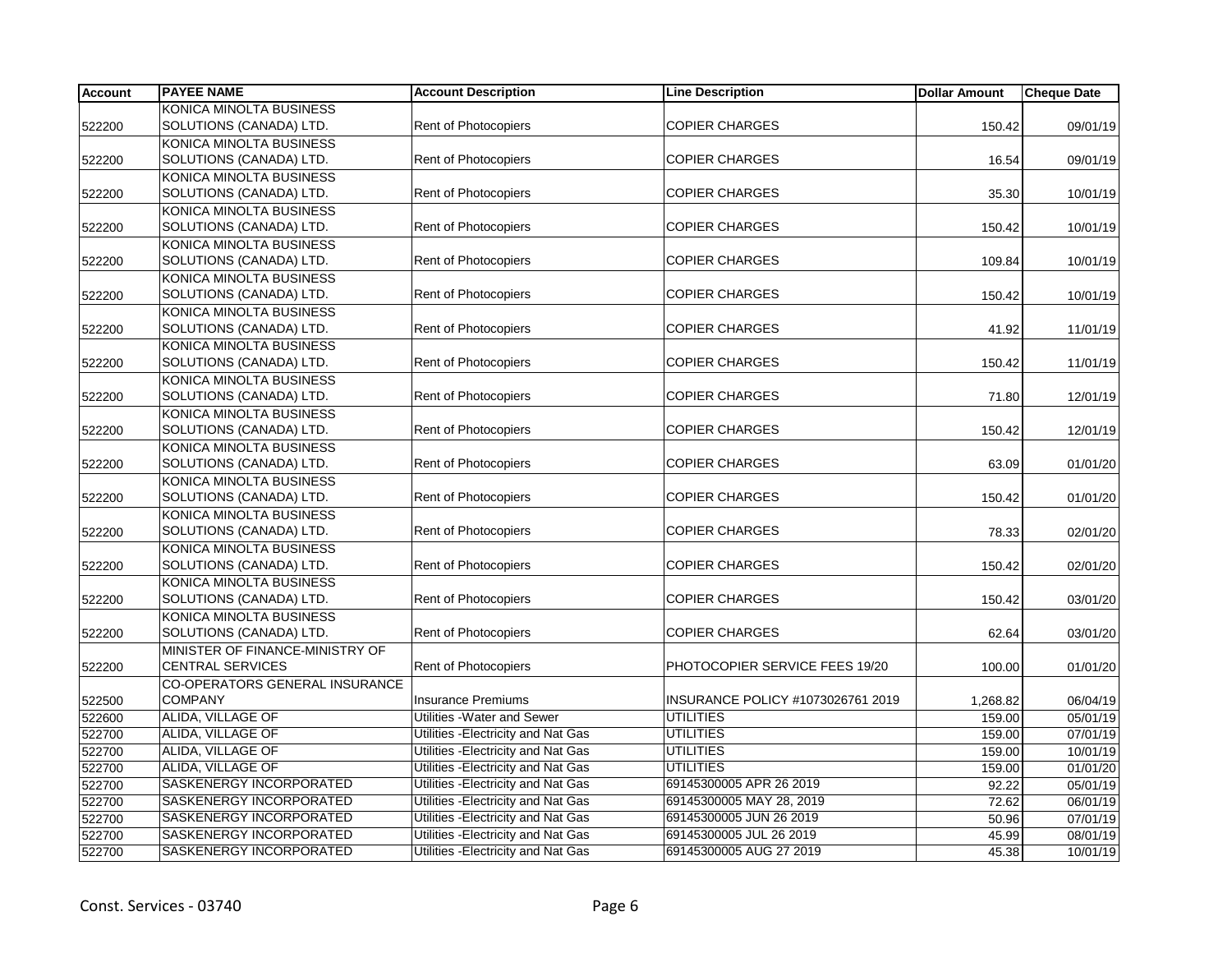| <b>Account</b> | <b>PAYEE NAME</b>              | <b>Account Description</b>           | <b>Line Description</b>         | <b>Dollar Amount</b> | <b>Cheque Date</b> |
|----------------|--------------------------------|--------------------------------------|---------------------------------|----------------------|--------------------|
| 522700         | <b>SASKENERGY INCORPORATED</b> | Utilities - Electricity and Nat Gas  | 69145300005 SEP 26 2019         | 55.28                | 10/01/19           |
| 522700         | SASKENERGY INCORPORATED        | Utilities - Electricity and Nat Gas  | 69145300005 OCT 28 2019         | 89.94                | 11/01/19           |
| 522700         | SASKENERGY INCORPORATED        | Utilities - Electricity and Nat Gas  | 691 453 0000 5 NOV 27, 2019     | 112.23               | 12/01/19           |
| 522700         | SASKENERGY INCORPORATED        | Utilities - Electricity and Nat Gas  | 69145300005 DEC 27, 2019        | 117.81               | 01/01/20           |
| 522700         | SASKENERGY INCORPORATED        | Utilities - Electricity and Nat Gas  | 69145300005 FEB 26, 2020        | 125.24               | 03/01/20           |
| 522700         | SASKPOWER CORPORATION          | Utilities - Electricity and Nat Gas  | 500000225663 APR 26 2019        | 76.75                | 05/01/19           |
| 522700         | <b>SASKPOWER CORPORATION</b>   | Utilities - Electricity and Nat Gas  | 500000225663 MAY 28, 2019       | 85.30                | 06/01/19           |
| 522700         | SASKPOWER CORPORATION          | Utilities - Electricity and Nat Gas  | 500000225663 JUN 26 2019        | 77.88                | 07/01/19           |
| 522700         | SASKPOWER CORPORATION          | Utilities - Electricity and Nat Gas  | 500000225663 JUL 26 2019        | 72.55                | 08/01/19           |
| 522700         | SASKPOWER CORPORATION          | Utilities - Electricity and Nat Gas  | 500000225663 AUG 27 2019        | 86.85                | 10/01/19           |
| 522700         | SASKPOWER CORPORATION          | Utilities - Electricity and Nat Gas  | 500000225663 SEP 26 2019        | 79.44                | 10/01/19           |
| 522700         | SASKPOWER CORPORATION          | Utilities - Electricity and Nat Gas  | 500000225663 OCT 28 2019        | 76.60                | 11/01/19           |
| 522700         | SASKPOWER CORPORATION          | Utilities - Electricity and Nat Gas  | 5000 0022 5663 NOV 27, 2019     | 83.89                | 12/01/19           |
| 522700         | SASKPOWER CORPORATION          | Utilities - Electricity and Nat Gas  | 500000225663 DEC 27, 2019       | 79.39                | 01/01/20           |
| 522700         | SASKPOWER CORPORATION          | Utilities - Electricity and Nat Gas  | 500000225663 FEB 26, 2020       | 88.12                | 03/01/20           |
| 525000         | <b>BALL, M JEAN</b>            | Postal, Courier, Freight and Related | <b>POSTAGE</b>                  | 280.00               | 11/25/19           |
| 525000         | <b>D'AUTREMONT, DANIEL</b>     | Postal, Courier, Freight and Related | <b>REIMB: POSTAGE</b>           | 1,134.00             | 12/13/19           |
|                | KONICA MINOLTA BUSINESS        |                                      |                                 |                      |                    |
| 528000         | SOLUTIONS (CANADA) LTD.        | <b>Support Services</b>              | TECHNICAL SERVICES              | 150.42               | 06/01/19           |
| 529000         | BALL, M JEAN                   | <b>General Contractual Services</b>  | <b>LAWNCARE OFFICE</b>          | 210.00               | 11/25/19           |
| 529200         | D'AUTREMONT, DANIEL            | <b>Professional Development</b>      | <b>REIMB: REGISTRATION FEES</b> | 514.09               | 10/01/19           |
| 530300         | MARU GROUP CANADA INC.         | Primary Research/Focus group         | Ad Hoc Research                 | 632.98               | 05/01/19           |
| 530300         | MARU GROUP CANADA INC.         | Primary Research/Focus group         | Ad Hoc Research                 | 632.98               | 08/01/19           |
| 530300         | MARU GROUP CANADA INC.         | Primary Research/Focus group         | AD HOC RESEARCH                 | 661.11               | 11/01/19           |
| 530300         | MARU GROUP CANADA INC.         | Primary Research/Focus group         | Ad Hoc Research                 | 661.11               | 03/01/20           |
| 530500         | <b>BALL, M JEAN</b>            | Media Placement                      | <b>ADVERTISING</b>              | 90.00                | 11/25/19           |
| 530500         | <b>FIRST NATIONS DRUM</b>      | Media Placement                      | <b>ADVERTISING</b>              | 175.00               | 05/01/19           |
| 530500         | <b>FIRST NATIONS DRUM</b>      | <b>Media Placement</b>               | <b>ADVERTISING</b>              | 175.00               | 06/01/19           |
| 530500         | <b>FIRST NATIONS DRUM</b>      | Media Placement                      | <b>ADVERTISING</b>              | 175.00               | 07/01/19           |
| 530500         | <b>FIRST NATIONS DRUM</b>      | <b>Media Placement</b>               | <b>ADVERTISING</b>              | 175.00               | 08/01/19           |
| 530500         | <b>FIRST NATIONS DRUM</b>      | <b>Media Placement</b>               | <b>ADVERTISING</b>              | 175.00               | 10/01/19           |
| 530500         | <b>FIRST NATIONS DRUM</b>      | Media Placement                      | <b>ADVERTISING</b>              | 175.00               | 10/01/19           |
| 530500         | <b>FIRST NATIONS DRUM</b>      | Media Placement                      | <b>ADVERTISING</b>              | 175.00               | 12/01/19           |
| 530500         | <b>FIRST NATIONS DRUM</b>      | Media Placement                      | <b>ADVERTISING</b>              | 175.00               | 12/01/19           |
| 530500         | <b>FIRST NATIONS DRUM</b>      | Media Placement                      | <b>ADVERTISING</b>              | 175.00               | 01/01/20           |
| 530500         | <b>FIRST NATIONS DRUM</b>      | Media Placement                      | <b>ADVERTISING</b>              | 175.00               | 02/03/20           |
| 530500         | <b>FIRST NATIONS DRUM</b>      | <b>Media Placement</b>               | <b>ADVERTISING</b>              | 175.00               | 03/11/20           |
| 530500         | GOLDEN WEST BROADCASTING LTD.  | Media Placement                      | <b>ADVERTISING</b>              | 285.00               | 04/01/19           |
| 530500         | GOLDEN WEST BROADCASTING LTD.  | Media Placement                      | <b>ADVERTISING</b>              | 285.00               | 06/01/19           |
| 530500         | GOLDEN WEST BROADCASTING LTD.  | Media Placement                      | <b>ADVERTISING</b>              | 285.00               | 07/01/19           |
| 530500         | GOLDEN WEST BROADCASTING LTD.  | <b>Media Placement</b>               | <b>ADVERTISING</b>              | 285.00               | 07/01/19           |
| 530500         | GOLDEN WEST BROADCASTING LTD.  | Media Placement                      | <b>ADVERTISING</b>              | 285.00               | 07/01/19           |
| 530500         | GOLDEN WEST BROADCASTING LTD.  | Media Placement                      | ADVERTISING                     | 135.00               | 09/01/19           |
| 530500         | GOLDEN WEST BROADCASTING LTD.  | Media Placement                      | <b>ADVERTISING</b>              | 135.00               | 09/01/19           |
| 530500         | GOLDEN WEST BROADCASTING LTD.  | Media Placement                      | <b>ADVERTISING</b>              | 135.00               | 09/01/19           |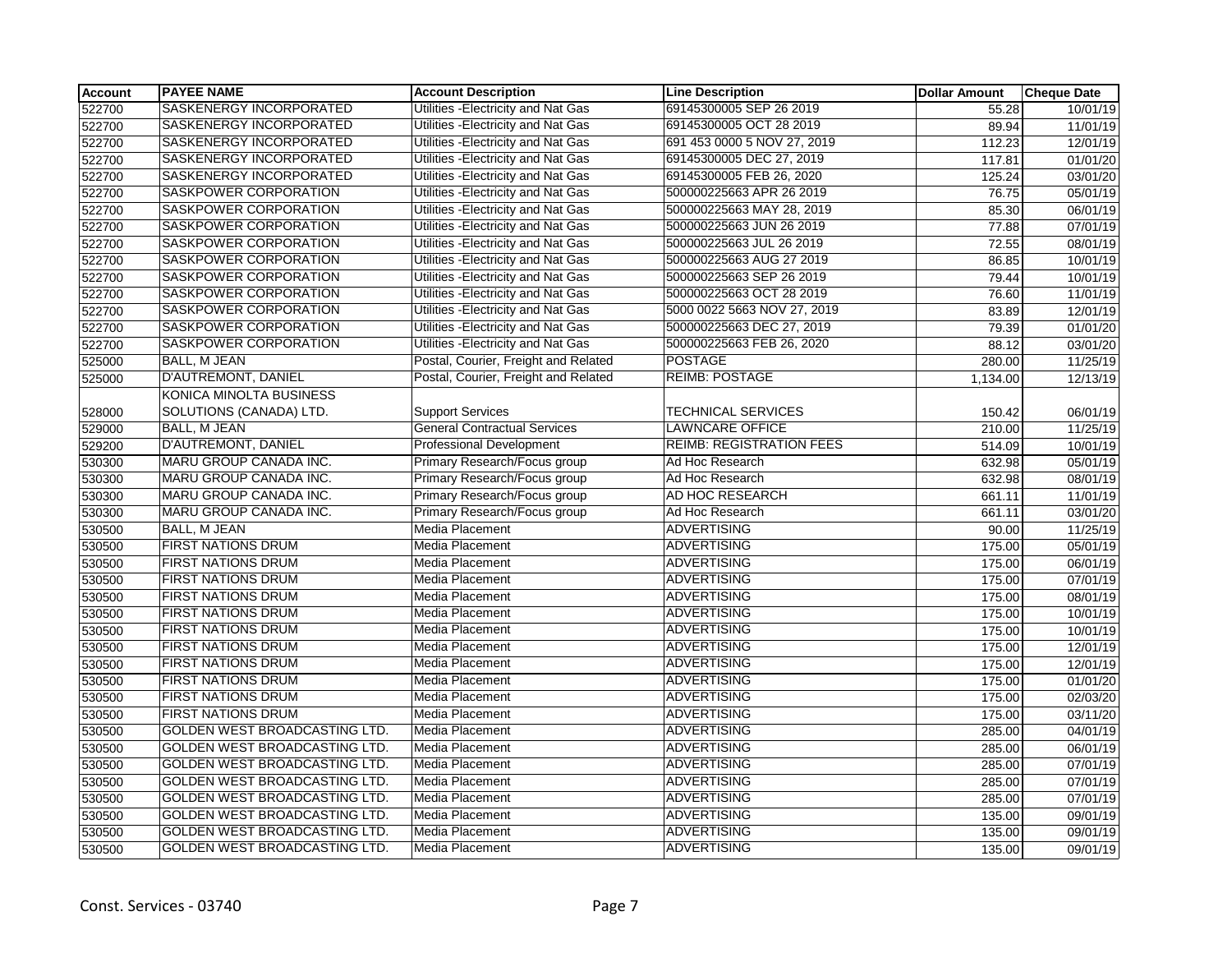| <b>Account</b> | <b>PAYEE NAME</b>                    | <b>Account Description</b>             | <b>Line Description</b>       | <b>Dollar Amount</b> | <b>Cheque Date</b>    |
|----------------|--------------------------------------|----------------------------------------|-------------------------------|----------------------|-----------------------|
| 530500         | <b>GOLDEN WEST BROADCASTING LTD.</b> | <b>Media Placement</b>                 | <b>ADVERTISING</b>            | 135.00               | $\overline{09}/01/19$ |
| 530500         | GOLDEN WEST BROADCASTING LTD.        | Media Placement                        | <b>ADVERTISING</b>            | 135.00               | 09/01/19              |
| 530500         | GOLDEN WEST BROADCASTING LTD.        | Media Placement                        | <b>ADVERTISING</b>            | 135.00               | 09/01/19              |
| 530500         | <b>GOLDEN WEST BROADCASTING LTD.</b> | Media Placement                        | <b>ADVERTISING</b>            | 135.00               | 09/01/19              |
| 530500         | GOLDEN WEST BROADCASTING LTD.        | Media Placement                        | ADVERTISING                   | 135.00               | 09/01/19              |
| 530500         | <b>GOLDEN WEST BROADCASTING LTD.</b> | Media Placement                        | <b>ADVERTISING</b>            | 135.00               | 09/01/19              |
| 530500         | <b>GOLDEN WEST BROADCASTING LTD.</b> | Media Placement                        | ADVERTISING                   | 135.00               | $\overline{09}/01/19$ |
| 530500         | GOLDEN WEST BROADCASTING LTD.        | Media Placement                        | ADVERTISING                   | 135.00               | 09/01/19              |
| 530500         | <b>GOLDEN WEST BROADCASTING LTD.</b> | Media Placement                        | <b>ADVERTISING</b>            | 135.00               | 09/01/19              |
| 530500         | GOLDEN WEST BROADCASTING LTD.        | Media Placement                        | ADVERTISING                   | 135.00               | 09/01/19              |
| 530500         | GOLDEN WEST BROADCASTING LTD.        | Media Placement                        | <b>ADVERTISING</b>            | 135.00               | 09/01/19              |
| 530500         | PNG PRAIRIE NEWSPAPER GROUP          | Media Placement                        | <b>ADVERTISING</b>            | 55.00                | 06/01/19              |
| 530500         | PNG PRAIRIE NEWSPAPER GROUP          | Media Placement                        | <b>ADVERTISING</b>            | 170.00               | 06/01/19              |
| 530500         | PNG PRAIRIE NEWSPAPER GROUP          | Media Placement                        | <b>ADVERTISING</b>            | 55.00                | 07/01/19              |
| 530500         | PNG PRAIRIE NEWSPAPER GROUP          | <b>Media Placement</b>                 | <b>ADVERTISING</b>            | 275.00               | 07/01/19              |
| 530500         | PNG PRAIRIE NEWSPAPER GROUP          | Media Placement                        | <b>ADVERTISING</b>            | 55.00                | 07/01/19              |
| 530500         | PNG PRAIRIE NEWSPAPER GROUP          | Media Placement                        | <b>ADVERTISING</b>            | 55.00                | 07/01/19              |
| 530500         | PNG PRAIRIE NEWSPAPER GROUP          | Media Placement                        | <b>ADVERTISING</b>            | 170.00               | 10/01/19              |
| 530500         | PNG PRAIRIE NEWSPAPER GROUP          | Media Placement                        | <b>ADVERTISING</b>            | 30.00                | 11/01/19              |
| 530500         | PNG PRAIRIE NEWSPAPER GROUP          | Media Placement                        | ADVERTISING                   | 30.00                | 11/01/19              |
| 530500         | PNG PRAIRIE NEWSPAPER GROUP          | Media Placement                        | <b>ADVERTISING</b>            | 30.00                | 12/01/19              |
| 530500         | PNG PRAIRIE NEWSPAPER GROUP          | Media Placement                        | ADVERTISING                   | 82.00                | 01/01/20              |
| 530500         | PNG PRAIRIE NEWSPAPER GROUP          | Media Placement                        | <b>ADVERTISING</b>            | 280.00               | 01/01/20              |
| 530500         | PNG PRAIRIE NEWSPAPER GROUP          | Media Placement                        | <b>ADVERTISING</b>            | 35.00                | 02/01/20              |
| 530500         | PNG PRAIRIE NEWSPAPER GROUP          | Media Placement                        | <b>ADVERTISING</b>            | 370.00               | 02/01/20              |
| 530900         | <b>BALL, M JEAN</b>                  | <b>Promotional Items</b>               | <b>FLAGS</b>                  | 760.68               | 11/25/19              |
| 530900         | D'AUTREMONT, DANIEL                  | Promotional Items                      | <b>REIMB: CHRISTMAS CARDS</b> | 1,065.30             | 12/13/19              |
| 542000         | <b>BALL, M JEAN</b>                  | Travel                                 | CA TRAVEL MAR 11-12, 2020     | 487.46               | 03/31/20              |
|                |                                      | Deputy Minister/Ministry Head Business |                               |                      |                       |
| 543201         | <b>CONEXUS ARTS CENTRE</b>           | Expenses - Refreshments                | STUDENT DRINKS DEC 3, 2019    | 37.00                | 12/13/19              |
|                |                                      | Deputy Minister/Ministry Head Business |                               |                      |                       |
| 543201         | D'AUTREMONT, DANIEL                  | Expenses - Refreshments                | <b>REIMB: STUDENT DRINKS</b>  | 50.00                | 03/31/20              |
| 555000         | <b>BALL, M JEAN</b>                  | Other Material and Supplies            | <b>OFFICE SUPPLIES</b>        | 11.75                | 11/25/19              |
| 555000         | D'AUTREMONT, DANIEL                  | Other Material and Supplies            | <b>REIMB: OFFICE SUPPLIES</b> | 316.03               | 12/13/19              |
| 555000         | D'AUTREMONT, DANIEL                  | Other Material and Supplies            | <b>REIMB: OFFICE SUPPLIES</b> | 295.42               | 02/25/20              |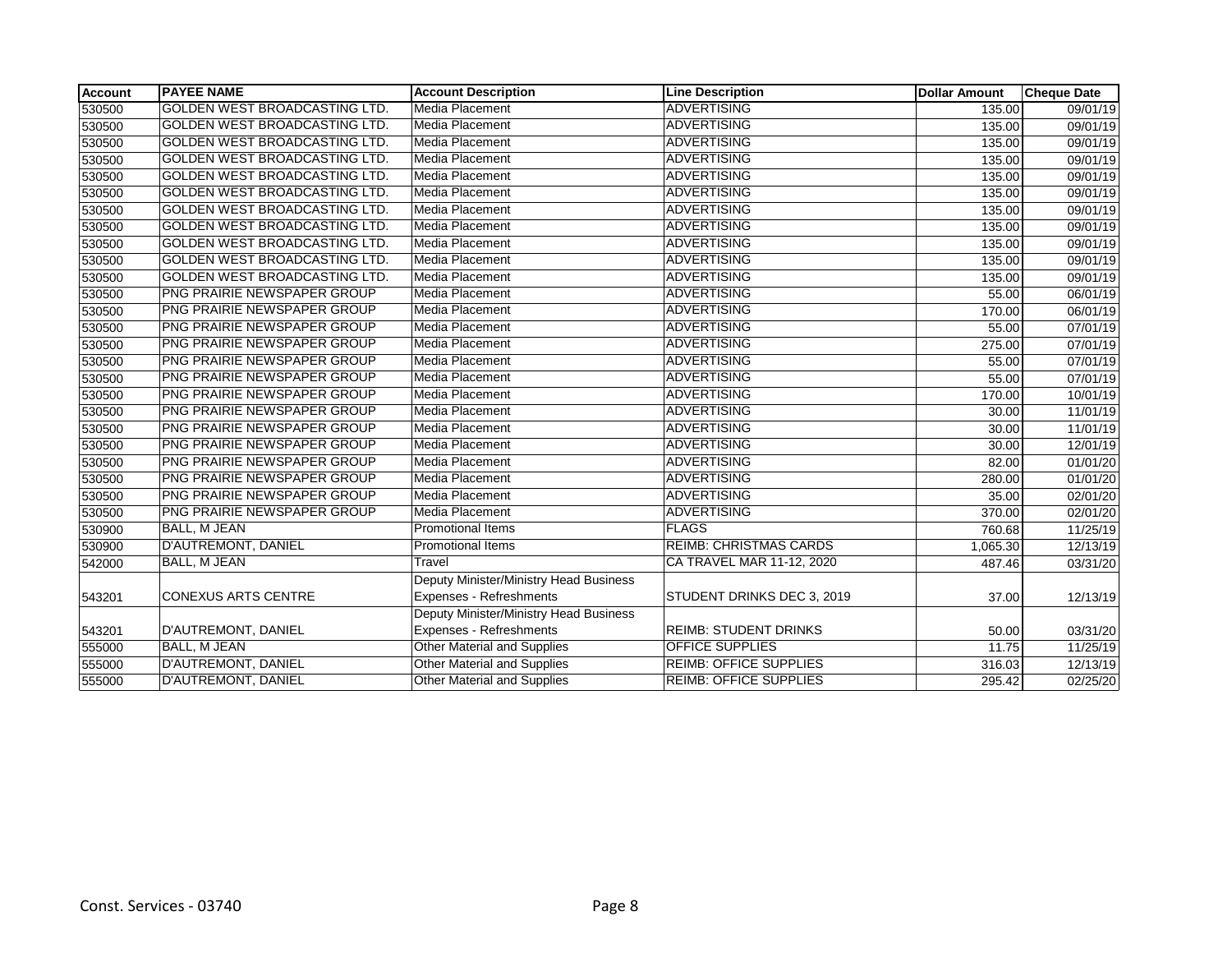# **LEGISLATIVE ASSEMBLY OF SASKATCHEWAN MEMBERS' ACCOUNTABILITY AND DISCLOSURE REPORT For the fiscal year ending March 31, 2020**

#### **DIRECTIVE #6 - CONSTITUENCY ASSISTANT EXPENSES**

**2019-2020 TOTAL: \$63,274.07**

| <b>Account</b> | <b>Payee Name</b>   | <b>Account Description</b>    | <b>Dollar Amount</b> | <b>Cheque Date</b> |  |
|----------------|---------------------|-------------------------------|----------------------|--------------------|--|
|                |                     |                               |                      |                    |  |
| 513000         | <b>BALL, M JEAN</b> | <b>Out-of-Scope Permanent</b> | 0.00                 | 04/03/19           |  |
| 513000         | <b>BALL, M JEAN</b> | Out-of-Scope Permanent        | 1,795.14             | 04/16/19           |  |
| 513000         | <b>BALL, M JEAN</b> | Out-of-Scope Permanent        | 1,795.14             | 05/01/19           |  |
| 513000         | <b>BALL, M JEAN</b> | Out-of-Scope Permanent        | 1,795.14             | 05/15/19           |  |
| 513000         | <b>BALL, M JEAN</b> | Out-of-Scope Permanent        | 1,795.14             | 05/29/19           |  |
| 513000         | <b>BALL, M JEAN</b> | Out-of-Scope Permanent        | 2,044.86             | 06/12/19           |  |
| 513000         | BALL, M JEAN        | Out-of-Scope Permanent        | 1,920.00             | 06/26/19           |  |
| 513000         | BALL, M JEAN        | Out-of-Scope Permanent        | 1,920.00             | 07/10/19           |  |
| 513000         | <b>BALL, M JEAN</b> | Out-of-Scope Permanent        | 1,920.00             | 07/24/19           |  |
| 513000         | <b>BALL, M JEAN</b> | Out-of-Scope Permanent        | 1,920.00             | 08/07/19           |  |
| 513000         | <b>BALL, M JEAN</b> | Out-of-Scope Permanent        | 1,920.00             | 08/21/19           |  |
| 513000         | BALL, M JEAN        | Out-of-Scope Permanent        | 1,920.00             | 09/04/19           |  |
| 513000         | BALL, M JEAN        | Out-of-Scope Permanent        | 1,920.00             | 09/18/19           |  |
| 513000         | BALL, M JEAN        | Out-of-Scope Permanent        | 1,920.00             | 10/02/19           |  |
| 513000         | <b>BALL, M JEAN</b> | Out-of-Scope Permanent        | 1,920.00             | 10/16/19           |  |
| 513000         | <b>BALL, M JEAN</b> | Out-of-Scope Permanent        | 1,920.00             | 11/01/19           |  |
| 513000         | BALL, M JEAN        | Out-of-Scope Permanent        | 1,920.00             | 11/13/19           |  |
| 513000         | BALL, M JEAN        | Out-of-Scope Permanent        | 1,920.00             | 11/27/19           |  |
| 513000         | <b>BALL, M JEAN</b> | Out-of-Scope Permanent        | 1,920.00             | 12/11/19           |  |
| 513000         | <b>BALL, M JEAN</b> | Out-of-Scope Permanent        | 1,920.00             | 12/24/19           |  |
| 513000         | BALL, M JEAN        | Out-of-Scope Permanent        | 1,920.00             | 01/08/20           |  |
| 513000         | <b>BALL, M JEAN</b> | Out-of-Scope Permanent        | 1,920.00             | 01/23/20           |  |
| 513000         | <b>BALL, M JEAN</b> | Out-of-Scope Permanent        | 1,920.00             | 02/05/20           |  |
| 513000         | <b>BALL, M JEAN</b> | Out-of-Scope Permanent        | 1,920.00             | 02/19/20           |  |
| 513000         | BALL, M JEAN        | Out-of-Scope Permanent        | 1,920.00             | 03/04/20           |  |
| 513000         | <b>BALL, M JEAN</b> | Out-of-Scope Permanent        | 2,093.82             | 03/18/20           |  |
| 513000         | <b>BALL, M JEAN</b> | Out-of-Scope Permanent        | 2,040.00             | 04/01/20           |  |
| 513000         | BALL, M JEAN        | Out-of-Scope Permanent        | 408.00               | 04/09/20           |  |
| 514000         | PEET, LYNETTE       | Casual/Term                   | 136.75               | 05/01/19           |  |
| 514000         | PEET, LYNETTE       | Casual/Term                   | 136.75               | 05/15/19           |  |
| 514000         | PEET, LYNETTE       | Casual/Term                   | 136.75               | 07/10/19           |  |
| 514000         | PEET, LYNETTE       | Casual/Term                   | 136.75               | 12/24/19           |  |
| 514000         | PEET, LYNETTE       | Casual/Term                   | 273.48               | 01/23/20           |  |
| 514000         | PEET, LYNETTE       | Casual/Term                   | 68.37                | 02/05/20           |  |
| 514000         | PEET, LYNETTE       | Casual/Term                   | 8.88                 | 03/18/20           |  |
| 514300         | FARR, BONNIE        | Part-Time/Permanent Part-Time | 0.00                 | 04/03/19           |  |
| 514300         | <b>FARR, BONNIE</b> | Part-Time/Permanent Part-Time | 351.87               | 04/16/19           |  |
| 514300         | <b>FARR, BONNIE</b> | Part-Time/Permanent Part-Time | 480.89               | 05/01/19           |  |